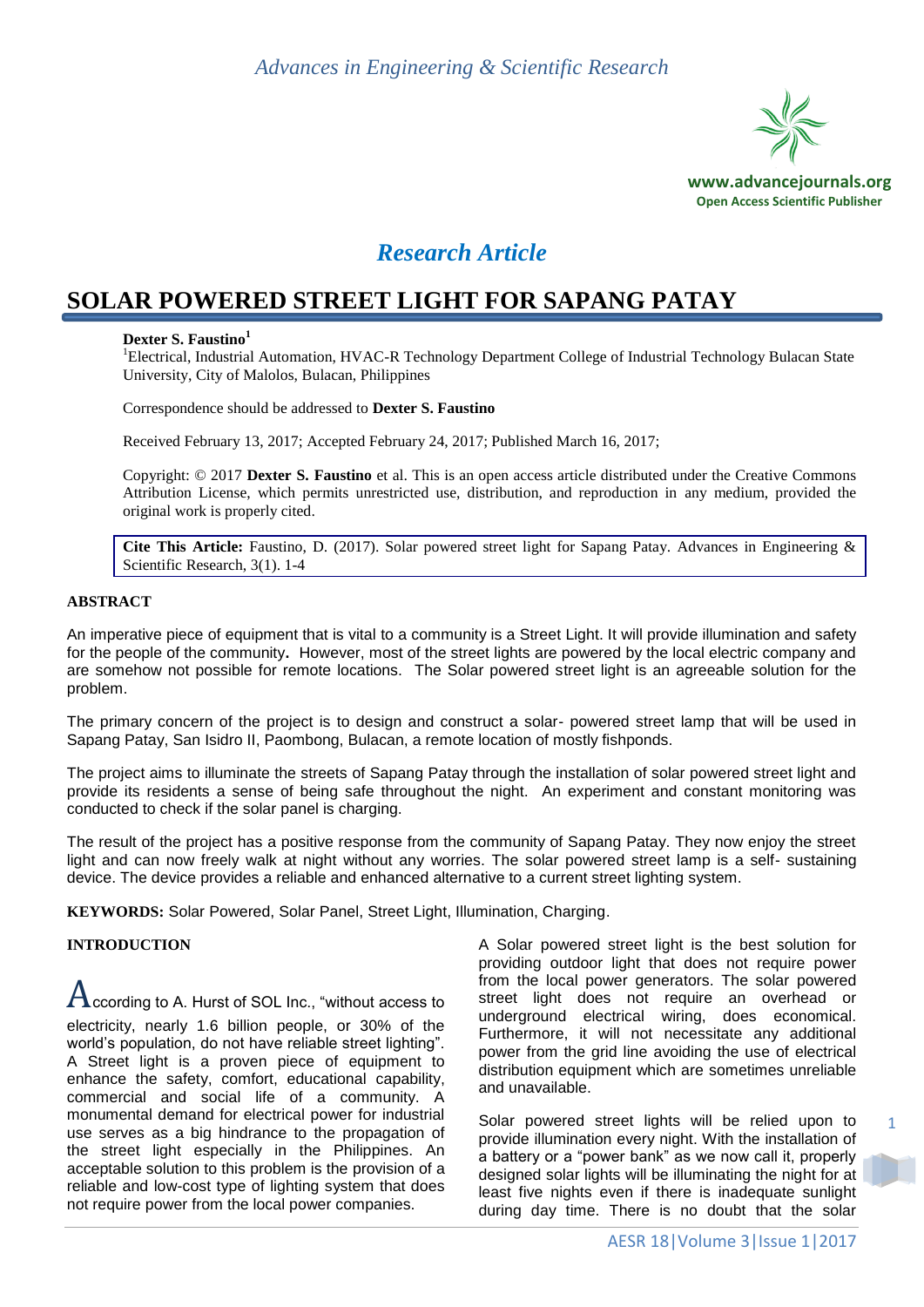# *Advances in Engineering & Scientific Research*

powered street light is a versatile form of a lighting system. It will illuminate roads, villages, barangays, school, and will help improve our day to day life.

It is very clear that the solar power street lighting system packs a number of advantages to the community. Productivity will surely increase because working days are lengthened. This piece of equipment will extend the number of hour on commercial activity thereby increasing the economic stability of a rural community. Students will be safe at night, and creates opportunities for further educational activities. A community that has an effective and reliable type of illumination decreases urban migration, because the community will have the same comfort of safety and security as in the urban areas. Crime is also bound to decrease because the community police can now see any criminal activity which may have been covered in darkness in the past.

The Solar powered lighting system is readily available, proven and economically viable. If only our nation can dedicate a portion of its budget to enhancing the technology. One issue commonly cited is the lack confidence in solar lighting as a reliable means of providing outdoor lighting. Though there have been stories of success and failure on solar projects in the Philippines, but with considerable vigilance and a good amount of focus, the solar powered lighting can be successfully introduced in all of the community.

## **OBJECTIVES OF THE STUDY**

The primary concern of the study is to install a Solar Powered Street Lighting system in Sapang Patay, San Isidro II, Paombong, Bulacan.

## **SPECIFIC OBJECTIVES**

- i. Determine the most efficient utility design for a solar powered street lighting system suitable for Sapang Patay St. San Isidro II, Paombong, Bulacan.
- ii. Develop a lamp post design that is uniquely made for the worst conditions of a fishpond area.
- iii. Assemble and fabricate a solar powered street light system and conduct experiments and modifications.
- iv. Conduct monitoring activities to test the efficiency of the system.

## **SIGNIFICANCE OF THE STUDY**

This study shall benefit the residents of Sapang Patay St. in San Isidro II, Paombong, Bulacan. It has been foreseen that more residents shall feel free to walk at night due to the illumination provided by the project. It has been arranged through a Memorandum of Agreement with the Barangay Council of San Isidro that the officials shall exert extra effort to ensure the equipment will be protected from thieves and alike.

## **SCOPE AND DELIMITATION**

The study will deal with the development of a solar powered street lighting system that will be used to illuminate Sapang Patay st., in San Isidro II, Paombong Bulacan. The system will be installed along the road leading to the center of the residential area. The study will also deal with the monitoring and data gathering activities that will determine the efficiency of the system.

## **CONCEPTUAL MODEL OF THE STUDY**



**Figure 1:** Conceptual Model for the Solar Powered Street Light for Sapang Patay.

2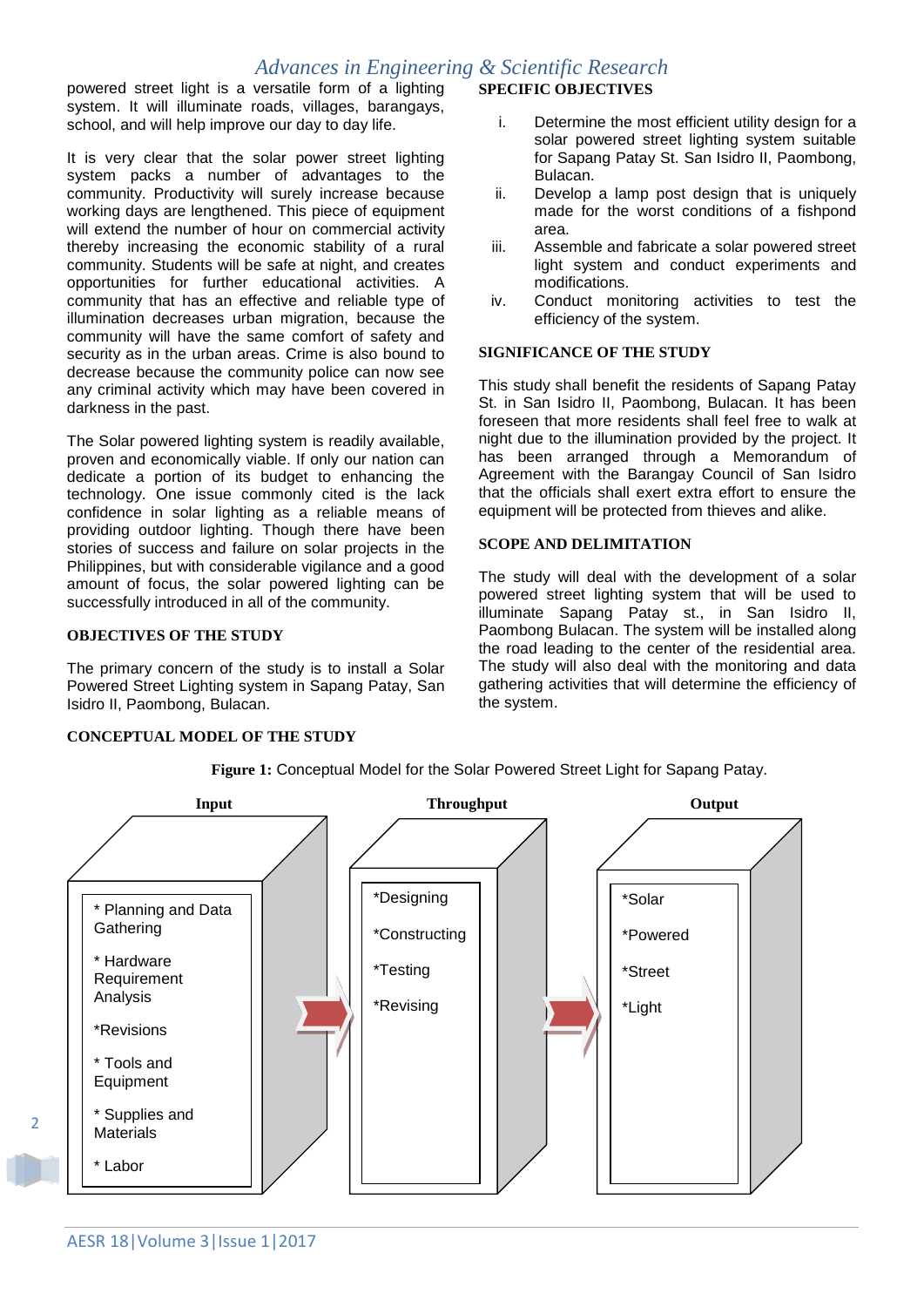## *Advances in Engineering & Scientific Research*

The model in figure 1 consists of three major components which include the input, the throughput and the output. The input consists of planning and data gathering, hardware requirement analysis, revisions, tools and equipment, supplies and materials and labor. The throughput includes the designing, constructing, testing and revising. The output of the study is Solar Powered Street Light for Sapang Patay.

## **METHODOLOGY OF THE STUDY**

The descriptive and developmental method of research was used in this study. The descriptive method of research involves a gathering of information about the present existing conditions. This method, basically involves identifying and defining the problem, selecting appropriate sources of data, adopting appropriate techniques for data gathering, procedures, analyzing, describing and interpreting the data.

Developmental research, on the other hand, is a research method that can provide practitioners with important data. It is mainly focused on the design, development and evaluation of products and processes. This study could be described specifically as a project development because it is a creative development of a project based on a thorough determination of the present situation and the goals at hand.

## **RESPONDENTS**

Purok Sapang Patay in the Municipality of Paombong Bulacan will serve as the project's respondents. It is an area of mainly fishpond within its vicinity.

A 40% sample size shall be chosen using stratified random sampling procedure.

The sampling shall involve a 30 head of the family in the area together with the 10 barangay leaders. Table 1 will show the respondents together with its total population and sample size.

|  |  |  | Table 1: Respondents of the study |  |  |  |
|--|--|--|-----------------------------------|--|--|--|
|--|--|--|-----------------------------------|--|--|--|

| <b>Respondents</b>    | <b>Population</b> | <b>Sample Size</b> |
|-----------------------|-------------------|--------------------|
| Head of the<br>Family | 30                | 12                 |
| Barangay leaders      | 10                |                    |
| Total                 | 40                | 16                 |

## **DATA INSTRUMENT**

The instrument used in the study was a surveyquestionnaire. The questionnaire was divided into two parts. Part one is the profile of the respondents. The second part is the respondent's perception regarding the functionality, durability, physical features, cost and safety of the solar powered street light.

The questionnaire uses the Likert- type scale of 1-5. Five (5) being excellent and one (1) is poor.

## **DATA ANALYSIS**

The data gathered from the respondents were tabulated and analyzed to determine the functionality, durability, safety and physical features of the project.

The weighted mean for each criterion in the instrument was computed to determine the functionality, durability, physical features, cost and safety of the project. Table 2 shows the interpretation of the computed weighted mean for each indicator.

**Table 2:** Interpretation of the weighted mean

| <b>Scale</b>  | <b>Verbal Description</b> |
|---------------|---------------------------|
| $4.21 - 5.0$  | Excellent                 |
| $3.41 - 4.20$ | Very Good                 |
| $2.61 - 3.40$ | Good                      |
| $1.81 - 2.60$ | Fair                      |
| $1.0 - 1.80$  | Poor                      |

#### **RESULT AND DISCUSSIONS**

Table 3 shows the summary of the evaluation and the mean on each criterion on the functionality, durability, physical features, cost and safety of the solar powered street light.

| Table 3: Summary of the ratings given by the |
|----------------------------------------------|
| respondents.                                 |

|                      | <b>Criteria</b>                   | <b>Mean</b> | Interpretation |
|----------------------|-----------------------------------|-------------|----------------|
| Functionality        | Easy to operate/<br>user-friendly | 4.87        | Excellent      |
|                      | Low<br>maintenance                | 4.7         | Excellent      |
|                      | Average                           | 4.78        | Excellent      |
| Durability           | Quality of<br>Materials used      | 4.33        | Excellent      |
|                      | Rigidity of the<br>construction   | 4.53        | Excellent      |
|                      | Average                           | 4.43        | Excellent      |
| Physical<br>Features | Workmanship                       | 4.81        | Excellent      |
|                      | Appearance of<br>the project      | 4.72        | Excellent      |
|                      | Average                           | 4.76        | Excellent      |
| Cost                 | Material cost                     | 4.57        | Excellent      |
|                      | Development<br>cost               | 4.53        | Excellent      |
|                      | Average                           | 4.55        | Excellent      |
| Safety               | Low risk of<br>electrical shock   | 4.52        | Excellent      |
|                      | Safety features<br>are installed  | 4.45        | Excellent      |
|                      | Average                           | 4.48        | Excellent      |
|                      | Overall Mean                      | 4.6         | Excellent      |